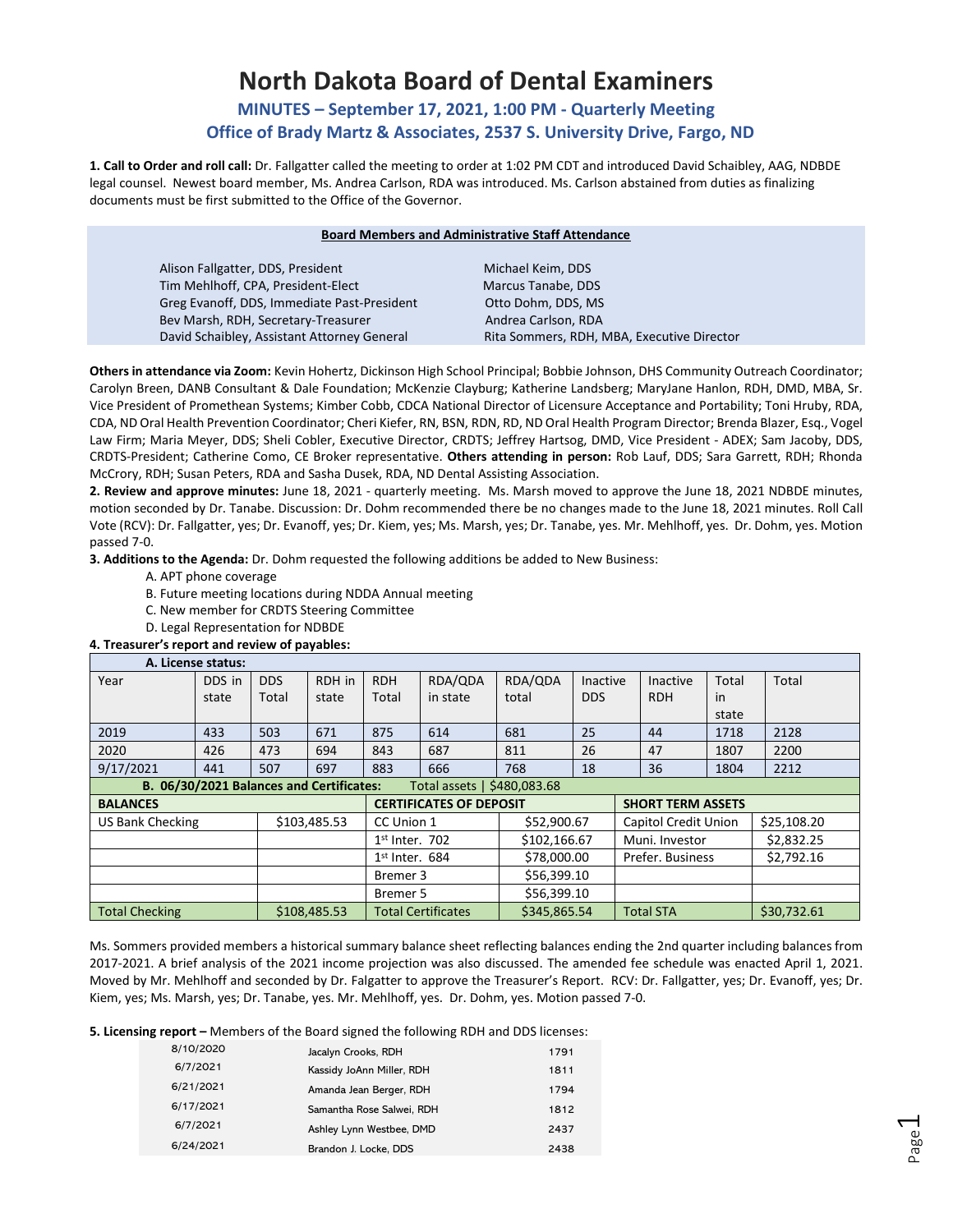| 6/21/2021                       | Vanessa Johna Kraft, RDH            | 1821 |  |  |
|---------------------------------|-------------------------------------|------|--|--|
| 6/18/2021                       | Emily A. Peterson, RDH              | 1827 |  |  |
| 6/17/2021                       | Sara Ann Demers, RDH                | 1828 |  |  |
| 6/29/2021                       | Kate Ann Johnson, RDH               | 1829 |  |  |
| 6/21/2021                       | Miriam L. Avalos, RDH               | 1831 |  |  |
| 6/22/2021                       | Sarah Munro, DDS                    | 2441 |  |  |
| 6/22/2021                       | Mohammad Tirtashi, DMD              | 2442 |  |  |
| 6/22/2021                       | Cole Vernon Rehovsky, DDS           | 2443 |  |  |
| 6/21/2021                       | Ashley M. Peterson, RDH             | 1835 |  |  |
| 8/6/2021                        | Bachmeier, Peter, DDS               | 2444 |  |  |
| 7/15/2021                       | Welk, Megan M., DDS                 | 2446 |  |  |
| 7/7/2021                        | Weston, Luke B., DDS                | 2447 |  |  |
| 7/8/2021                        | Kayla Theresa Vollmer, RDH          | 1822 |  |  |
| 8/12/2021                       | Sri Vaishnavi Nanda Venkatesan, RDH | 1824 |  |  |
| 7/8/2021                        | Allison Marie Plathe, RDH           | 1825 |  |  |
| 7/9/2021                        | Alexis M. Marty, RDH                | 1826 |  |  |
| 7/23/2021                       | Abigayle J. Dahl, RDH               | 1832 |  |  |
| 7/8/2021                        | Jordan R. Olien, RDH                | 1833 |  |  |
| 7/9/2021                        | Marissa A. Holmquist, RDH           | 1834 |  |  |
| 7/2/2021                        | Joshua Hanson, DDS                  | 2439 |  |  |
| 8/9/2021                        | Rhiana L. Holmes, RDH               | 1836 |  |  |
| 4/6/2021                        | William Paul Alexander, DDS         | 2432 |  |  |
| 7/15/2021                       | Nicole A. Searcey, DDS              | 2445 |  |  |
| 4/1/2021                        | Mickelle Hultberg, RDH              | 1745 |  |  |
| 8/6/2021                        | Peter Clay Bachmeier, DDS           | 2444 |  |  |
| 6/3/2021                        | Sydney Hunter, RDH                  | 1808 |  |  |
| volunteer licenses were issued: |                                     |      |  |  |
|                                 | $\sum_{n=1}^{n} a_n$                |      |  |  |

| John T. Fales, DDS    | V2116  | MOM project |
|-----------------------|--------|-------------|
| James Nickman, DDS    | V92065 | MOM project |
| Elizabeth Litman, DDS | V92064 | MOM project |

#### **6. Committee Reports**

The following

#### **A. Complaint Committee/Legal Issues**

1) 27-10152019 - Dr. Evanoff moved to administer a counteroffer of a conditional dismissal with a letter of concern. The practitioner had agreed to attend courses related to the event which led to the Board's concerns. Once the course work has been completed, Mr. Schaibley shall stipulate the conditional dismissal. Dr. Fallgatter seconded the motion. RCV: Dr. Fallgatter, yes; Dr. Keim, yes; Dr. Evanoff, yes; Ms. Marsh, yes; Dr. Tanabe, yes. Mr. Mehlhoff, yes. Dr. Dohm, yes. Motion passed 7-0.

2) 34-03162020 - The Board determined that while a reasonable basis existed to believe the practitioner violated NDCC 43-28-18(11), a conditional dismissal agreement in lieu of disciplinary action was appropriate. The Board determined all conditions of the Agreement have been met, therefore Dr. Fallgatter moved to dismiss the case. Motion seconded by Dr. Evanoff. RCV: Dr. Fallgatter, yes; Dr. Keim, yes; Dr. Evanoff, yes; Ms. Marsh, yes; Dr. Tanabe, yes. Mr. Mehlhoff, yes. Dr. Dohm, yes. Motion passed 7-0.

3) 39-08042020 - After further review of requested x-rays the Board determined the clinician was at fault, a misdiagnosis occurred. Dr. Evanoff moved for a third-party review and moved to send the records to an out of state endodontist. Dr. Tanabe will locate the third party for an opinion. Motion seconded by Dr. Fallgatter. RCV: Dr. Fallgatter, yes; Dr. Keim, yes; Dr. Evanoff, yes; Ms. Marsh, yes; Dr. Tanabe, yes. Mr. Mehlhoff, yes. Dr. Dohm, yes. Motion passed 7-0.

4) 47-01052021 - The Board received a response which was followed up with a request for more information regarding the treatment history of the patient. No response was provided by the licensee regarding the patient. Smile Direct Club responded with a letter rather than patient notes stating the dentist is not directly or indirectly employed by Smile Direct Club and does not accept payment from Smile Direct Club in exchange for dental services. The patient submitted a copy of A billing from Smile Direct Club for \$1750. The Board expressed its desire to review the "Dr. approved treatment plan" mentioned in a correspondence from SDC. However, no patient notes were submitted by the licensee as requested. Dr. Evanoff moved to revoke the license, Dr. Fallgatter seconded the motion. RCV: Dr. Fallgatter, yes; Dr. Keim, yes; Dr. Evanoff, yes; Ms. Marsh, yes; Dr. Tanabe, yes. Mr. Mehlhoff, yes. Dr. Dohm, yes. Motion passed 7-0.

5) 49-02112021 -The Board requested a list of patients that were given anesthesia/sedation prescriptions or oral anesthesia/sedation drugs. Dr. Tanabe also specified oral sedation drugs (Ativan, Halcion, Valium or other) records list from the entity's two practitioners of concern. The attorney for the defendant provided some records. However, these were not received in time for the Board to review prior to meeting. The Board will review the cases and records at the Jan/2022 meeting.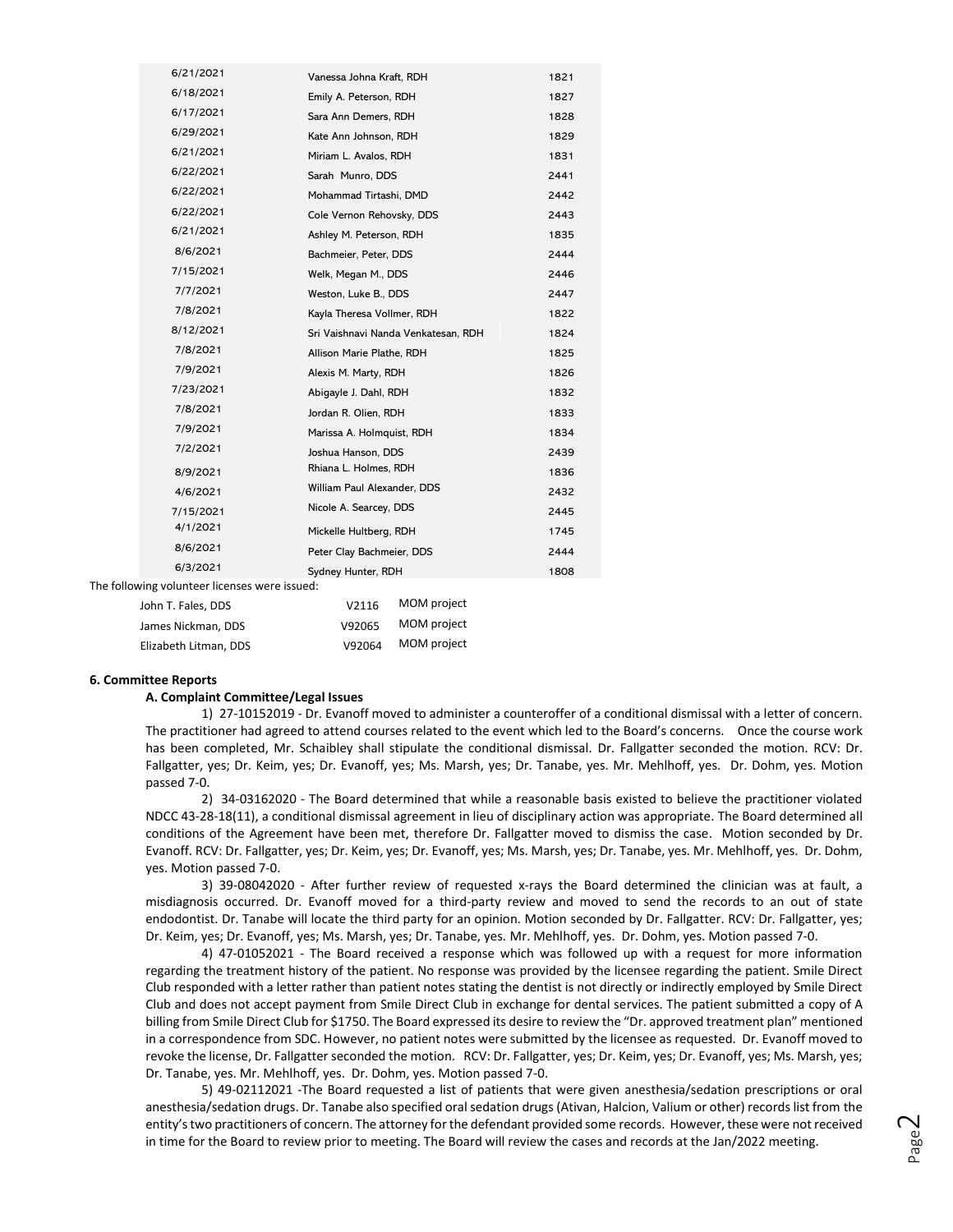6) 50-02192021 - A patient complaint related to a dentist included as a side note a complaint that the dental hygienist was providing examinations and the patient's insurance company was subsequently billed for the exam when the dentist had not seen the patient. Dr. Evanoff requested a letter be submitted to the office staff/receptionist to determine if the error was a one-time event. The Board will review any response and address the findings at its January/2022 meeting.

7) 53-05272021 - After review of the clinical notes, Dr. Evanoff moved to seek further information from the practitioner and referring practitioners involved in the treatment/case. The Board will address the case at its January/2022 meeting.

8) 54; 55; 56; 58; and 60 - The defendant has sent one response. Four other complaints require a response. The response provided to the Board did not address the issue. The Board will submit another request and address the complaints at the January/2022 meeting with or without the responses.

9) 57-08052021– The complainant/patient was appropriately dismissed from the dental practice by the dentist. Dr. Evanoff moved to dismiss the complaint as grounds for disciplinary action do not exist. Motion seconded by Dr. Fallgatter. RCV: Dr. Fallgatter, yes; Dr. Keim, yes; Dr. Evanoff, yes; Ms. Marsh, yes; Dr. Tanabe, yes. Mr. Mehlhoff, yes. Dr. Dohm, yes. Motion passed 7-0.

10) 59-07072021 - Indian Health Services reported a ND licensed dentist to the National Practitioner Data Bank. The practitioner failed to report to the Board within 60 days as required by NDCC 43-28-18.1(1)(c). Dr. Evanoff recommended the Board initiate a complaint and ask for a response to the standard/quality of care issues. Motion seconded by Dr. Fallgatter. Ms. Sommers will draft the letter. RCV: Dr. Fallgatter, yes; Dr. Keim, yes; Dr. Evanoff, yes; Ms. Marsh, yes; Dr. Tanabe, yes. Mr. Mehlhoff, yes. Dr. Dohm, yes. Motion passed 7-0.

11) 61-08232021 – The complainant was appropriately dismissed from the dental practice following the completion of dental work. The Board determined that no harm was done to the denture patient and the patient dentist relationship deteriorated. Grounds for disciplinary action do not exist. Ms. Marsh moved to dismiss the complaint. The motion was seconded by Dr. Fallgatter. RCV: Dr. Fallgatter, yes; Dr. Keim, yes; Dr. Evanoff, yes; Ms. Marsh, yes; Dr. Tanabe, yes. Mr. Mehlhoff, yes. Dr. Dohm, abstained due to a pecuniary conflict of interest with one or both parties. Motion passed 6-0-1.

12) 62-06182021 – The Board required more time to adequately review all patient records submitted. Once all members have reviewed the records, the Executive Director will call a Special Meeting of the Board for discussion.

**B. Anesthesia Committee**: Dr. Tanabe reviewed the anesthesia site inspection evaluations from Dr. Haas. Dr. Haas will be issued a temporary permit authorizing deep sedation & general anesthesia. Once the site evaluation has been successfully completed, the permit process will be complete as well.

## **C. Continuing Education Committee**:

1) Random Audits: Ms Marsh moved to perform a follow-up dental assistant audit and recommended no disciplinary action. Discussion; Ms. Marsh reported one deficiency in a recent dental assistant's audit. Four audits were completed in the last quarter. In keeping with previous similar situations, Ms. Marsh recommended a follow up audit in one year and no additional action. Dr. Dohm seconded the motion. RCV: Dr. Fallgatter, yes; Dr. Keim, yes; Dr. Evanoff, yes; Ms. Marsh, yes; Dr. Tanabe, yes. Mr. Mehlhoff, yes. Dr. Dohm, yes. Motion passed 7-0.

**D. Application Review Committee**: No Report

#### **E. Legislative Committee**:

1) Dr. Tanabe commented on the anesthesia and sedation rules, [i.e., use of Halcion, Dental Anesthesia Incident Reporting System, age of pediatric patients, sedation emergency simulations, and potential consequences or negative outcomes related to lack of training and education as well as the metrics of successfully addressing emergencies and complications in a dental outpatient setting.]. Dr. Tanabe also stressed the importance of mock codes and simulated training with manikins. The Board agreed to review a new working document with the references to the Board's amendments and Dr. Tanabe's draft. Ms. Sommers will work with Dr. Tanabe to provide the document for the Board's review. The completed draft can then be provided to all stake holders prior to moving forward with the statutory rules processes. A special meeting will be held to review the draft.

2) The Board had positive comments regarding the presentation provided regarding exploring the issue of hours required to become qualified to register with the NDBDE as a Qualified Dental Assistant (QDA). The Principal of Dickinson High School, Kevin Hohertz, provided an outline of the hybrid program which provides students the opportunity to receive certification in dental assisting. Currently, and in conjunction with the Dental Assisting National Board, DHS is working on a curriculum which would provide certification in dental assisting for interested students at DHS. Currently the program has seven students. Some of the students have been working with Dr. Maria "Duffy" Meyer who also assists with the sealant program. Bobbie Johnson, DHS Community Outreach Coordinator provided insight regarding how the program began. Mike Little of the ND Dental Foundation also provided input and provided connections to DANB and NDDAA, and the DALE Foundation which led to the development of a curriculum. Prerequisites are required for the course including CPR. HIPPA training as requirements for the dental office job training element. At least 20 hours of job shadowing are required. Certificates of completion allow the student to be eligible to take DANB's NELDA exam which qualifies the student to become registered as a qualified dental assistant. Dr. Meyer commented that she would be very comfortable with a student from this program in her office and spoke very highly of the assistants' skills and commented that the "students from this program are phenomenal." Three courageous students from the program provided insight and spoke highly of there educational experience and plan to continue their education in the field of dentistry and have enjoyed the hours of on-the-job training. At the end of the experience students have upwards of 520 hours of education and preceptorship hands-on experience. The 13<sup>th</sup> Edition of Modern Dental Assisting, a comprehensive dental assisting book and workbook is part of the curriculum. The Board discussed the number of entry level hours required and debated at length with the NDDAA assistants regarding same. The Board did not agree with an additional 300 hour requirement for the level of QDA. Within the next three years the course will be introduced into the seven major school districts. Approval is through the ND Department of Education. **7. Old Business:**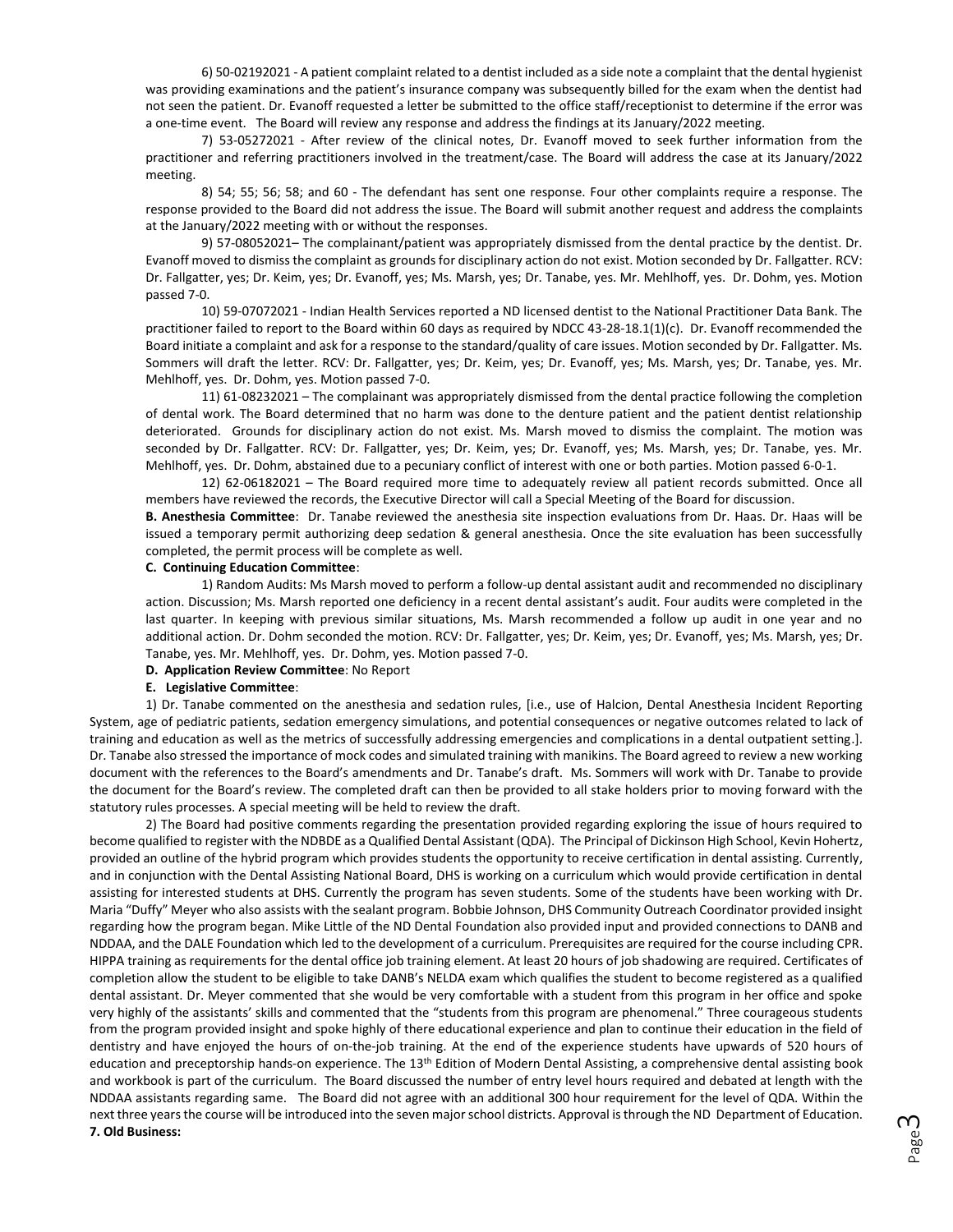**A. PowerPoint overview open meetings laws:** In lieu of the open meetings review, members are invited to register for the October 19, 2021, Attorney General's Zoom training offered by the Attorney General's Office. **8. New Business:**

## **A. Public Forum:**

1) MaryJane Hanlon, RDH, DMD, MBA, Sr. Vice President of Promethean Dental Systems presented an overview of an education assessment/remediation system. Promethean Dental Systems provides educational courses and Assessment test which addresses behavioral skills and how the dentist communicates with the patient. Education is a 5-step process tailored to each dentist which uses the assessments with the use of advanced, integrated technology to further educate dentists or hygienists. CRDTS testing criteria is used and testing is graded by artificial intelligence. The didactic remediation can be completed online.

2) Catherine Como, CE Broker representative: Ms. Como provided information on a CE tracking system for licensed professionals, educational providers, available at no cost to Boards and on one platform. Ms. Como provided a live demo of their comprehensive system. CE Brokers is currently utilized by the ND Board of Nursing and ND Physical Therapy Board. Data can be customized, and CE information can be verified.

3) Myofunctional therapy: Rhonda McCrory, RDH and Sara Garrett, RDH, provided information regarding the dental hygienist's role in the dental office treatment of orofacial myofunctional disorders. While certification in the subject may distinguish the RDH as having a superior level of education, the laws governing dental hygienists and their scope of practice do not authorize myofunctional treatment. Alternatives would be to change the law for registered dental hygienists. The Board is not able to provide advisory opinions regarding alternatives. Ms. McCrory also commented that dental hygienists who are trained orofacial myofunctional therapists throughout the United States work mainly in nonsupervisory settings and many provide services in the dental office. In the USA there is no state licensure available or requirements related to orofacial myofunctional therapy.

**B. CDCA/WREB (recent merger):** Dr. Lauf, past president of WREB and presently seated on the Board of Directors of CDCA/WREB, provided a brief synopsis of the CDCA/WREB journey toward the joining of the organizations and encouraged the Board to become a member state of the joint organization. CDCA/WREB administers the ADEX examination. Member states each will have three representatives on the CDCA/WREB steering committee. Examiners will have the same positions as held before the merger. A Western office will be in Phoenix and an Eastern office in Maryland. CDCA/WREB would be accepted in every state except NY and Delaware providing 48 state portability. The organization will offer live patient exams at the request of the member state address their requirements. Some states require a posterior amalgam. Dr. Evanoff recommended the manikin exam be made more difficult than the patient-based exam because the manikin exams are easier without the elements of a live patient therefore the manikinbased exam should have more complex elements. Dr. Evanoff also requested Dr. Lauf communicate to the CDCA/WREB Board that the manikin-based exams should include a Class III posterior composite. Dr. Hartsog spoke on the CompeDont™ tooth requiring eight lesions that must be identified by the candidate and stated modification requests require clinical professional judgement throughout the process.

Dr. Evanoff moved that the NDBDE become a member of CDCA/WREB. Dr. Dohm seconded the motion. RCV: Dr. Fallgatter, yes; Dr. Keim, yes; Dr. Evanoff, yes; Ms. Marsh, yes; Dr. Tanabe, yes. Mr. Mehlhoff, yes. Dr. Dohm, yes. Motion passed 7-0. Ms. Edwardson who is currently a WREB examiner would be grandfathered in as a CDCA-WREB examiner.

**C. ADEX Membership:** Dr. Evanoff moved that the Board become a member of ADEX (American Association of Dental Examiners, Inc.). Discussion; ADEX is a test development agency serving its member state dental boards in developing valid and reliable initial licensure minimal competency examinations for dentistry and dental hygiene professionals. Dr. Dohm seconded the motion. RCV: Dr. Fallgatter, yes; Dr. Keim, yes; Dr. Evanoff, yes; Ms. Marsh, yes; Dr. Tanabe, yes. Mr. Mehlhoff, yes. Dr. Dohm, yes. Motion passed 7-0.

**D. CRDTS:** Sheli Cobler, Executive Director of CRDTS commented on the new organizational leadership of CRDTS and informed the Board that CRDTS is accepted in 41 states with recognized portability and has reduced their retake fees. CRDTS has a full bank of simulated and live patient exams. Scores are available the same day so that retakes can happen quickly. The first retake is at no cost to the candidate. CRDTS is also developing an independent testing site in Topeka, KS, where simulated tests can be conducted for remediation or licensing as well as education. Dr. Jacoby, CRDTS President, commented on the status of CRDTS dental hygiene exams and dental exams being offered in addition to new technology and development for an independent testing center for simulated dental and dental hygiene exams. CRDTS will continue to offer the patient based dental and dental hygiene exams. Both CRDTS and CDCA-WREB commented on the importance of license portability.

**E. UCLA School of Dentistry, Externships [NDCC 43-28-02(2):** The Board was contacted by Lisa B. Nguyen, DDS, FAAPD. Dr. Nguyen is the Health Sciences Assistant Clinical Professor of the UCLA School of Dentistry. Dr. Nguyen contacted the Board to request information relative to dental students doing externships in ND. ND statutes have exceptions which include permitting a student enrolled and regularly attending any dental college recognized by the board to provide dental care if the students' acts are under the direct supervision of a dentist who has received approval to supervise an externship by the appropriate accrediting committee, in addition to the NDBDE. UCLA will send the NDBDE information regarding location, rationale for choosing a site, the supervising dentist(s) and names of dental students rotating to ND. In addition to working toward increasing access to oral health care for vulnerable populations, the program would like to help increase the oral health literacy of underserved communities through education, health fairs, etc. The UCLA team would also like to explore efforts to help tribal communities.

## **E. Board Additions to Agenda:**

- 1) APT phone coverage: Dr. Dohm commented on lack of communication between licensees who call the Board's office and APT staff. The Board will address the issue further at its January meeting.
- 2) Future meeting locations during NDDA Annual Session: The Board discussed the pros and cons of meeting locations. Due to technology considerations, the Board preferred to utilize the space at Brady Martz & Associates which provides